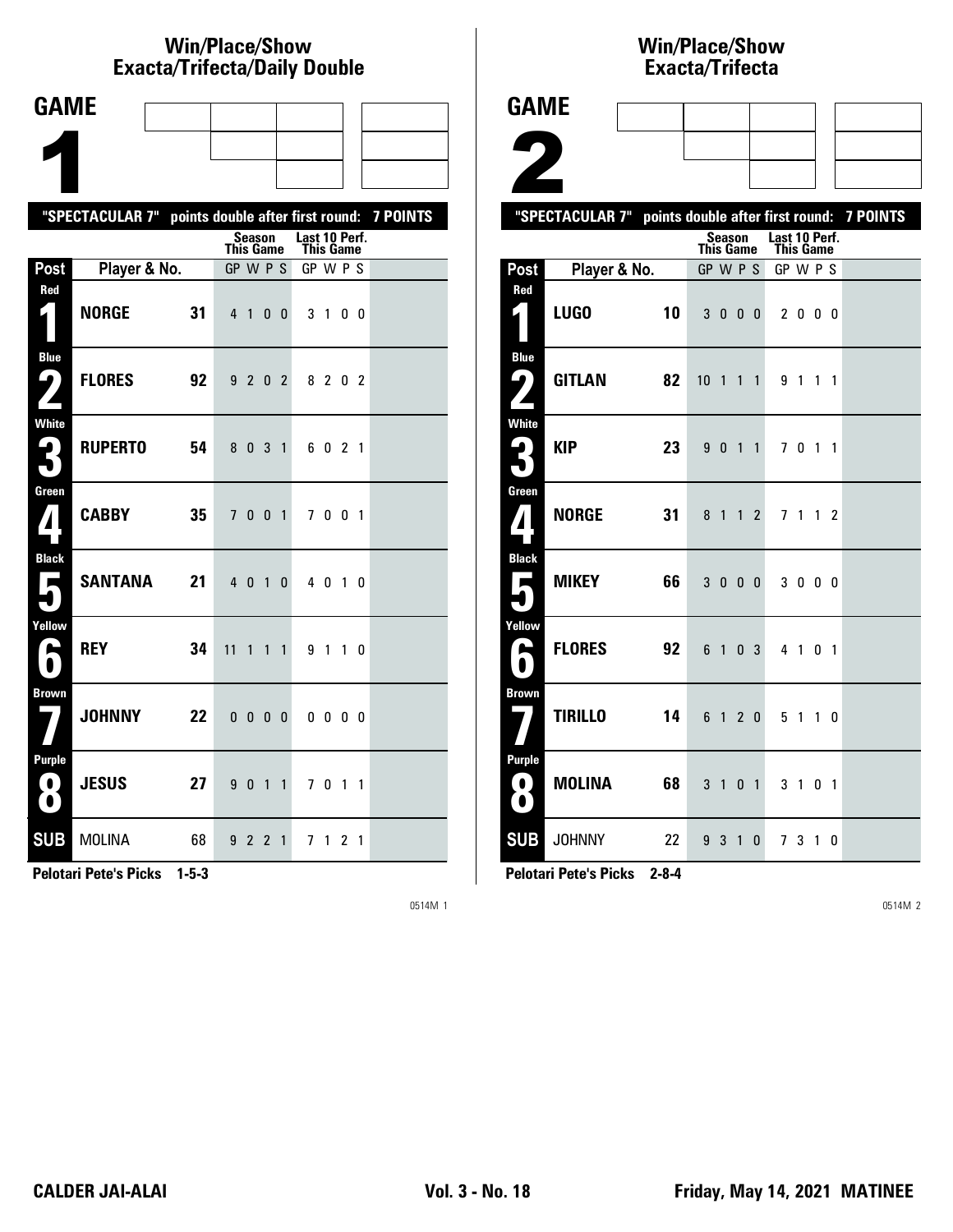### **Win/Place/Show Exacta/Tri fecta**

| <b>GAME</b> |  |  |  |
|-------------|--|--|--|
|             |  |  |  |
|             |  |  |  |
|             |  |  |  |
|             |  |  |  |

|                            | "SPECTACULAR 7" | points double after first round: |                  |                |                |                |                                   |                |                |        | 7 POINTS         |              |              |                |
|----------------------------|-----------------|----------------------------------|------------------|----------------|----------------|----------------|-----------------------------------|----------------|----------------|--------|------------------|--------------|--------------|----------------|
|                            |                 |                                  | <b>This Game</b> | Season         |                |                | Last 10 Perf.<br><b>This Game</b> |                |                |        | <b>All Games</b> | <b>Team</b>  |              |                |
| Post                       | Player & No.    |                                  | GP W P S         |                |                |                | GP W P S                          |                |                |        | GP W P S         |              |              |                |
| Red                        | <b>GITLAN</b>   | 82                               | 5                | 0              | 0              | 1              | 5                                 | 0              | 0              | 1      |                  |              |              | $\mathbf{1}$   |
|                            | <b>JOHNNY</b>   | 22                               | 12               | 1              | 1              | 2              | 10                                | 0              | 1              | 2      | 7                | 0            | 1            |                |
| <b>Blue</b><br>9           | <b>KIP</b>      | 23                               | 11               | $\overline{2}$ | 1              | 0              | 9                                 | 1              | 1              | 0      | 3                | $\mathbf{1}$ | 0            |                |
|                            | <b>MOLINA</b>   | 68                               | 12               | $\overline{2}$ | 3              | 1              | 10                                | 1              | 3              | 0      |                  |              |              | - 0            |
| <b>White</b>               | <b>MIKEY</b>    | 66                               | $\overline{c}$   | 0              | 0              | 1              | 2                                 | 0              | 0              | 1      | $\overline{4}$   | 0            | 0            | - 2            |
|                            | <b>LARREA</b>   | 30                               | 5                | 0              | 0              | $\mathfrak{p}$ | 4                                 | 0              | 0              | 2      |                  |              |              |                |
| Green                      | <b>NORGE</b>    | 31                               | 5                | $\Omega$       | $\mathbf{1}$   | 1              | 4                                 | 0              | $\mathbf{1}$   | 1      | $\mathbf{0}$     | 0            | $\mathbf{0}$ | - 0            |
| ◢                          | <b>SANTANA</b>  | 21                               | 4                | 0              | 1              | 0              | 4                                 | 0              | 1              | 0      |                  |              |              |                |
| <b>Black</b><br>Е          | <b>CABBY</b>    | 35                               | 7                | 2              | $\mathbf{0}$   | 1              | 7                                 | $\overline{c}$ | 0              | 1      | $\Omega$         | 0            | $\mathbf{0}$ | - 0            |
|                            | <b>RUPERTO</b>  | 54                               | 8                | 0              | 0              | 0              | 6                                 | 0              | 0              | 0      |                  |              |              |                |
| Yellow<br>L                | <b>REY</b>      | 34                               | 11               | 3              | 0              | 0              | 9                                 | $\overline{c}$ | 0              | 0      | 3                | 0            | 0            | 0              |
| $\bullet$                  | <b>GALLO</b>    | 59                               | 11               | 0              | $\overline{2}$ | 1              | 9                                 | 0              | $\overline{c}$ | 1      |                  |              |              |                |
| <b>Brown</b>               | <b>JESUS</b>    | 27                               | 10               | 0              | 1              | 3              | 8                                 | 0              | 1              | 1      | 6                | 0            | $\Omega$     | $\overline{1}$ |
|                            | <b>TIRILLO</b>  | 14                               | 12               | $\overline{2}$ | $\mathbf{0}$   | $\mathbf{1}$   | 10                                | $\overline{c}$ | 0              | 0      |                  |              |              |                |
| <b>Purple</b><br>$\bullet$ | <b>FLORES</b>   | 92                               | 12               | 1              | $\mathbf{1}$   | 1              | 10                                | 1              | 1              | 1      | 3                | 1            | 1            | 1              |
| $\bullet$                  | <b>CRIZZ</b>    | 20                               | 5                | 3              | 0              | 2              | 5                                 | 3              | 0              | 2      |                  |              |              |                |
| <b>SUBS</b>                | LUGO<br>CARLOS  | 10<br>46                         | 4<br>5           | 0<br>0         | 1<br>0         | 0<br>1         | 2<br>4                            | 0<br>0         | 0<br>0         | 0<br>1 |                  |              |              |                |

**Pelotari Pete's Picks 1-2-3**

0514M 3

## **Win/Place/Show Exacta/Tri fecta/Super fecta**



|                          | "SPECTACULAR 9"        | points double after first round: |                  |                          |                          |                          |               |                  |                                  |                | 9 POINTS                 |                          |              |              |
|--------------------------|------------------------|----------------------------------|------------------|--------------------------|--------------------------|--------------------------|---------------|------------------|----------------------------------|----------------|--------------------------|--------------------------|--------------|--------------|
|                          |                        |                                  | <b>This Game</b> |                          | Season                   |                          | Last 10 Perf. | <b>This Game</b> |                                  |                |                          | Team<br><b>All Games</b> |              |              |
| Post                     | Player & No.           |                                  | GP W P S         |                          |                          |                          | GP W P S      |                  |                                  |                | GP W P S                 |                          |              |              |
| Red                      | <b>GITLAN</b>          | 82                               | 9                | 1                        | $\Omega$                 | 3                        | 7             | 1                | 0                                | 2              |                          |                          |              |              |
|                          | <b>SANTANA</b>         | 21                               | 4                | 0                        | 1                        | 0                        | 4             | 0                | 1                                | 0              | 1                        | 0                        | 0            | 0            |
| <b>Blue</b><br>4         | LUG0                   | 10                               | 4                | 1                        | $\Omega$                 | 1                        | 2             | 0                | 0                                | 1              |                          |                          | $\mathbf{0}$ |              |
|                          | <b>URTARAN</b>         | 89                               | 3                | 1                        | 0                        | 0                        | 3             | 1                | 0                                | 0              | 0                        | 0                        |              | 0            |
| <b>White</b>             | <b>KIP</b>             | 23                               | 5                | $\overline{2}$           | 0                        | $\mathbf{0}$             | 5             | 2                | 0                                | 0              | 3                        | 1                        | 0            | - 0          |
|                          | <b>CARLOS</b>          | 46                               | 7                | $\overline{2}$           | 0                        | 0                        | 6             | 2                | 0                                | 0              |                          |                          |              |              |
| Green                    | <b>MIKEY</b>           | 66                               | 5                | 1                        | $\mathbf{0}$             | $\overline{\mathcal{L}}$ | 5             | 1                | 0                                | $\mathfrak{p}$ | $\overline{\phantom{a}}$ | 1                        | 0            | 1            |
| $\blacktriangle$         | <b>RUPERTO</b>         | 54                               | 8                | 1                        | $\Omega$                 | $\overline{2}$           | 6             | 1                | 0                                | 1              |                          |                          |              |              |
| <b>Black</b><br><b>I</b> | <b>REY</b>             | 34                               | 11               | 1                        | $\overline{\mathcal{L}}$ | 1                        | 9             | 0                | 1                                | 1              | 5                        | $\overline{2}$           | $\mathbf{0}$ | 1            |
|                          | <b>JOHNNY</b>          | 22                               | 12               | 1                        | 1                        | 3                        | 10            | 0                | 1                                | 3              |                          |                          |              |              |
| Yellow<br>r.             | <b>CABBY</b>           | 35                               | 6                | 0                        | 0                        | 1                        | 6             | 0                | 0                                | 1              | 3                        | $\mathbf{0}$             | 1            | 0            |
|                          | <b>MOLINA</b>          | 68                               | 10               | $\overline{\mathcal{C}}$ | $\Omega$                 | $\mathbf{0}$             | 8             | 1                | 0                                | 0              |                          |                          |              |              |
| Brown                    | <b>NORGE</b>           | 31                               | 8                | 1                        | $\overline{2}$           | $\mathbf{0}$             | 7             | 1                | $\overline{2}$                   | 0              |                          | 0                        | 0            | 0            |
|                          | <b>TIRILLO</b>         | 14                               | 12               | 1                        | $\overline{2}$           | $\overline{2}$           | 10            | 1                | 1                                | 2              | 0                        |                          |              |              |
| Purple                   | <b>JESUS</b>           | 27                               | 9                | 0                        | 0                        | $\mathbf{0}$             | 7             | 0                | 0                                | 0              | 4                        | 0                        | 0            |              |
| $\bullet$                | <b>LARREA</b>          | 30                               | 7                | 1                        | 0                        | $\overline{2}$           | 6             | 1                | 0                                | $\overline{2}$ |                          |                          |              | $\mathbf{0}$ |
| <b>SUBS</b>              | <b>FLORES</b><br>CRIZZ | 92<br>20                         | 11<br>5          | 0<br>0                   | 3<br>3                   | 0<br>$\mathbf{0}$        | 9<br>3        | 0<br>0           | $\overline{c}$<br>$\overline{c}$ | 0<br>0         |                          |                          |              |              |
|                          |                        |                                  |                  |                          |                          |                          |               |                  |                                  |                |                          |                          |              |              |

**Pelotari Pete's Picks 2-6-3-4**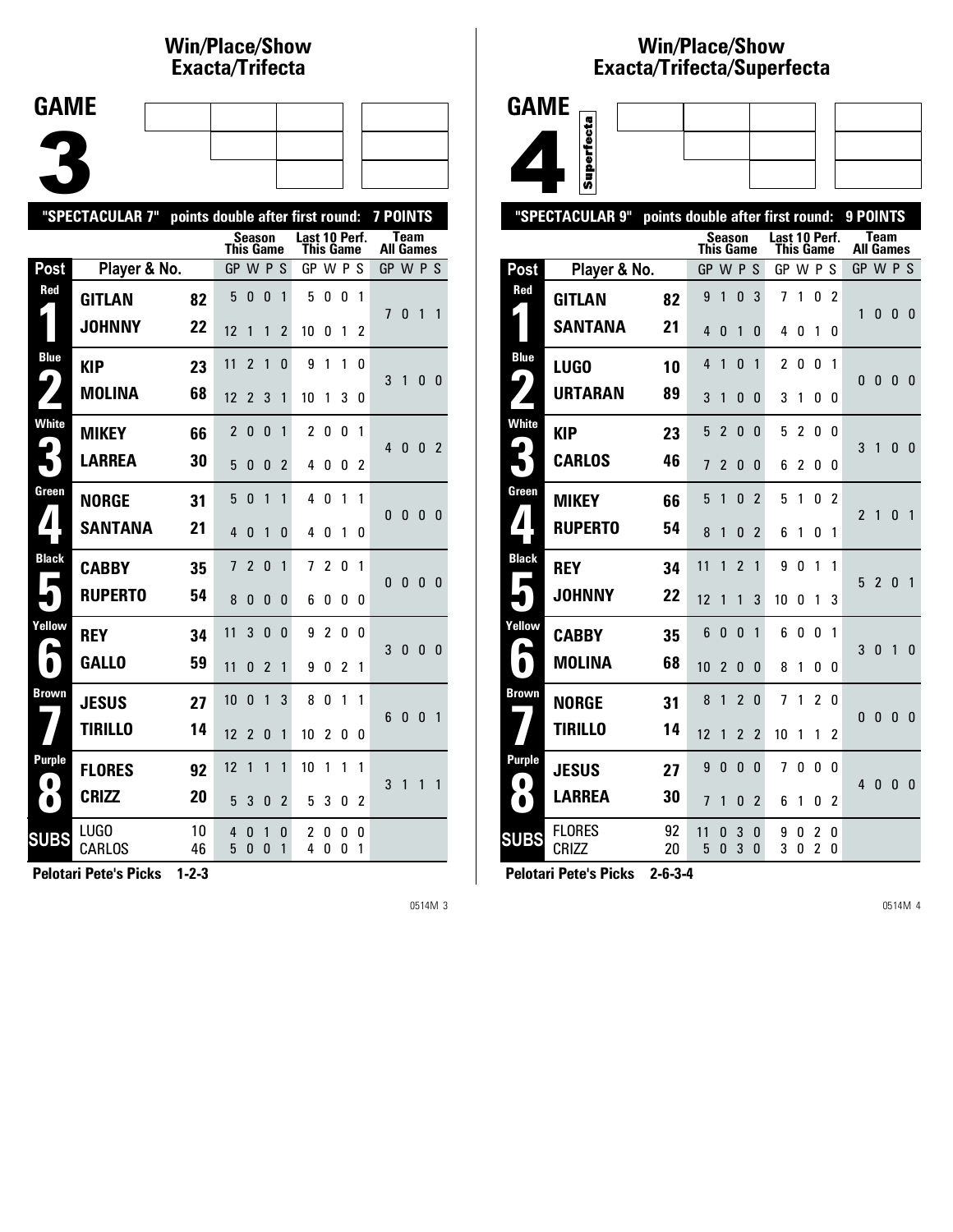### **Win/Place/Show Exacta/Tri fecta**

| <b>GAME</b> |  |  |  |
|-------------|--|--|--|
|             |  |  |  |
|             |  |  |  |
|             |  |  |  |
|             |  |  |  |
|             |  |  |  |
|             |  |  |  |
|             |  |  |  |

|                            | "SPECTACULAR 7"      | points double after first round: |                  |                |                  |                     |                            |                     |                |        | <b>7 POINTS</b>  |              |              |              |
|----------------------------|----------------------|----------------------------------|------------------|----------------|------------------|---------------------|----------------------------|---------------------|----------------|--------|------------------|--------------|--------------|--------------|
|                            |                      |                                  | <b>This Game</b> |                | <b>Season</b>    |                     | Last 10 Perf.<br>This Game |                     |                |        | <b>All Games</b> | <b>Team</b>  |              |              |
| Post                       | Player & No.         |                                  | GP               |                | W P              | S                   | GP W P S                   |                     |                |        | GP W P S         |              |              |              |
| Red                        | <b>CABBY</b>         | 35                               | 4                | $\Omega$       | $\overline{2}$   | 0                   | 4                          | 0                   | 2              | 0      | 0                | 0            | 0            | - 0          |
|                            | <b>CRIZZ</b>         | 20                               | 6                | 1              | $\overline{2}$   | 1                   | 4                          | 1                   | 1              | 1      |                  |              |              |              |
| <b>Blue</b><br>9           | <b>GITLAN</b>        | 82                               | 10               | 2              | $\mathbf{0}$     | $\mathbf{0}$        | 8                          | $\overline{2}$      | 0              | 0      | 1                | 0            | 0            | - 0          |
|                            | <b>MANUEL</b>        | 60                               | 10               | 3              | $\overline{2}$   | 1                   | 8                          | $\overline{2}$      | 2              | 1      |                  |              |              |              |
| <b>White</b>               | <b>LUGO</b>          | 10                               | 1                | 1              | 0                | 0                   | 0                          | 0                   | 0              | 0      | $\overline{2}$   | 0            | 0            | - 0          |
|                            | <b>RUPERTO</b>       | 54                               | 6                | 0              | 0                | 0                   | 5                          | 0                   | 0              | 0      |                  |              |              |              |
| Green                      | <b>FLORES</b>        | 92                               | 5                | 0              | $\overline{2}$   | 0                   | 5                          | 0                   | $\overline{2}$ | 0      | 3                | $\mathbf{0}$ | 0            | - 0          |
| 4                          | <b>JOHNNY</b>        | 22                               | 3                | $\Omega$       | 0                | 1                   | 3                          | 0                   | 0              | 1      |                  |              |              |              |
| <b>Black</b><br>Е          | <b>REY</b>           | 34                               | 8                | 1              | $\Omega$         | $\Omega$            | 7                          | 1                   | 0              | U      | 3                | $\mathbf{0}$ | $\mathbf{1}$ | $\mathbf{0}$ |
|                            | <b>SANTANA</b>       | 21                               | $\overline{2}$   | $\Omega$       | $\Omega$         | 0                   | $\overline{2}$             | 0                   | 0              | 0      |                  |              |              |              |
| Yellow<br>Ø,               | T0T0                 | 38                               | 12               | 4              | 2                | 2                   | 10                         | 3                   | 2              | 2      | $\overline{2}$   | $\mathbf{1}$ | 0            | $\mathbf{1}$ |
| $\bullet$                  | <b>MOLINA</b>        | 68                               | 11               | $\overline{2}$ | $\overline{2}$   | 1                   | 9                          | $\overline{c}$      | 2              | 1      |                  |              |              |              |
| Brown                      | <b>FRANK</b>         | 15                               | $\overline{c}$   | 0              | 0                | 0                   | 2                          | 0                   | 0              | 0      | 0                | 0            | 0            | 0            |
|                            | <b>GALLO</b>         | 59                               | 8                | $\overline{2}$ | 1                | 1                   | 6                          | 1                   | 0              | 1      |                  |              |              |              |
| <b>Purple</b><br>$\bullet$ | <b>JESUS</b>         | 27                               | 6                | 0              | 1                | 0                   | 5                          | 0                   | 0              | 0      | 0                | 0            | 0            | 0            |
| $\bullet$                  | <b>URTARAN</b>       | 89                               | 11               | 0              | 3                | $\overline{2}$      | 9                          | 0                   | 3              | 1      |                  |              |              |              |
| <b>SUBS</b>                | <b>KIP</b><br>LARREA | 23<br>30                         | 8<br>10          | 2<br>0         | 1<br>$\mathbf 0$ | 0<br>$\overline{2}$ | 6<br>8                     | $\overline{2}$<br>0 | 1<br>0         | 0<br>2 |                  |              |              |              |

**Pelotari Pete's Picks 2-6-7**

0514M 5

#### **Win/Place/Show Exacta/Tri fecta**

| <b>GAME</b> |
|-------------|
|-------------|



| "SPECTACULAR 7"   |                             | points double after first round: |                            |                |          |                |                            |        |        | <b>7 POINTS</b> |                          |                |              |                |
|-------------------|-----------------------------|----------------------------------|----------------------------|----------------|----------|----------------|----------------------------|--------|--------|-----------------|--------------------------|----------------|--------------|----------------|
|                   |                             |                                  | Season<br><b>This Game</b> |                |          |                | Last 10 Perf.<br>This Game |        |        |                 | Team<br><b>All Games</b> |                |              |                |
| <b>Post</b>       | Player & No.                |                                  | GP W P S                   |                |          |                | GP WPS                     |        |        |                 | GP W P S                 |                |              |                |
| Red               | <b>MIKEY</b>                | 66                               | 6                          | 0              | 1        | 0              | 6                          | 0      | 1      | 0               | 1                        | 0              | $\mathbf{0}$ | $\Omega$       |
|                   | <b>JOHNNY</b>               | 22                               | 10                         | $\overline{2}$ | 1        | 0              | 8                          | 2      | 0      | 0               |                          |                |              |                |
| <b>Blue</b>       | <b>FLORES</b>               | 92                               | 8                          | 3              | 3        | $\mathbf{1}$   | 7                          | 3      | 3      | 0               | 2                        | $\overline{2}$ | 0            | 0              |
| 4                 | <b>MANUEL</b>               | 60                               | 12                         | 6              | 1        | 0              | 10                         | 4      | 1      | 0               |                          |                |              |                |
| White             | <b>FRANK</b>                | 15                               | 2                          | 0              | 0        | 0              | $\overline{2}$             | 0      | 0      | 0               | 1                        | 0              | 0            | 0              |
|                   | <b>URTARAN</b>              | 89                               | 12                         | 1              | 1        | 1              | 10                         | 1      | 1      | 1               |                          |                |              |                |
| Green             | <b>CABBY</b>                | 35                               | 3                          | $\Omega$       | $\Omega$ | $\overline{2}$ | 3                          | 0      | 0      | $\overline{2}$  | 3                        | 0              | 0            | $\overline{1}$ |
| 7                 | <b>GALLO</b>                | 59                               | 11                         | 0              | 1        | 1              | 9                          | 0      | 1      | 1               |                          |                |              |                |
| <b>Black</b><br>■ | <b>GITLAN</b>               | 82                               | 11                         | 0              | 1        | 1              | 9                          | 0      | 0      | 1               | $\overline{2}$           | 0              | $\mathbf{0}$ | $\mathbf{0}$   |
|                   | <b>TIRILLO</b>              | 14                               | 3                          | 1              | 1        | $\Omega$       | 3                          | 1      | 1      | 0               |                          |                |              |                |
| Yellow            | T0T0                        | 38                               | 12                         | 4              | 1        | $\overline{2}$ | 10                         | 3      | 1      | 2               | $\mathfrak{p}$           | 0              | $\mathbf{0}$ | $\mathbf{0}$   |
|                   | <b>CRIZZ</b>                | 20                               | 7                          | 1              | $\Omega$ | 1              | 5                          | 1      | 0      | 1               |                          |                |              |                |
| Brown             | <b>KIP</b>                  | 23                               | 8                          | 1              | 1        | $\Omega$       | 6                          | 1      | 1      | 0               | 0                        | 0              | 0            | $\mathbf{0}$   |
|                   | <b>LARREA</b>               | 30                               | 11                         | 0              | 1        | 0              | 9                          | 0      | 1      | 0               |                          |                |              |                |
| <b>Purple</b>     | <b>LUGO</b>                 | 10                               | 3                          | 0              | 1        | 0              | 2                          | 0      | 1      | 0               | $\mathbf{0}$             | $\bf{0}$       | $\mathbf{0}$ | $\mathbf{0}$   |
| $\bullet$         | <b>CARLOS</b>               | 46                               | 10                         | 0              | 3        | $\overline{2}$ | 8                          | 0      | 2      | $\overline{c}$  |                          |                |              |                |
| <b>SUBS</b>       | <b>REY</b><br><b>MOLINA</b> | 34<br>68                         | 4<br>3                     | 1<br>0         | 1<br>1   | 0<br>1         | 4<br>3                     | 1<br>0 | 1<br>1 | 0<br>1          |                          |                |              |                |
|                   |                             |                                  |                            |                |          |                |                            |        |        |                 |                          |                |              |                |

**Pelotari Pete's Picks 2-3-5**